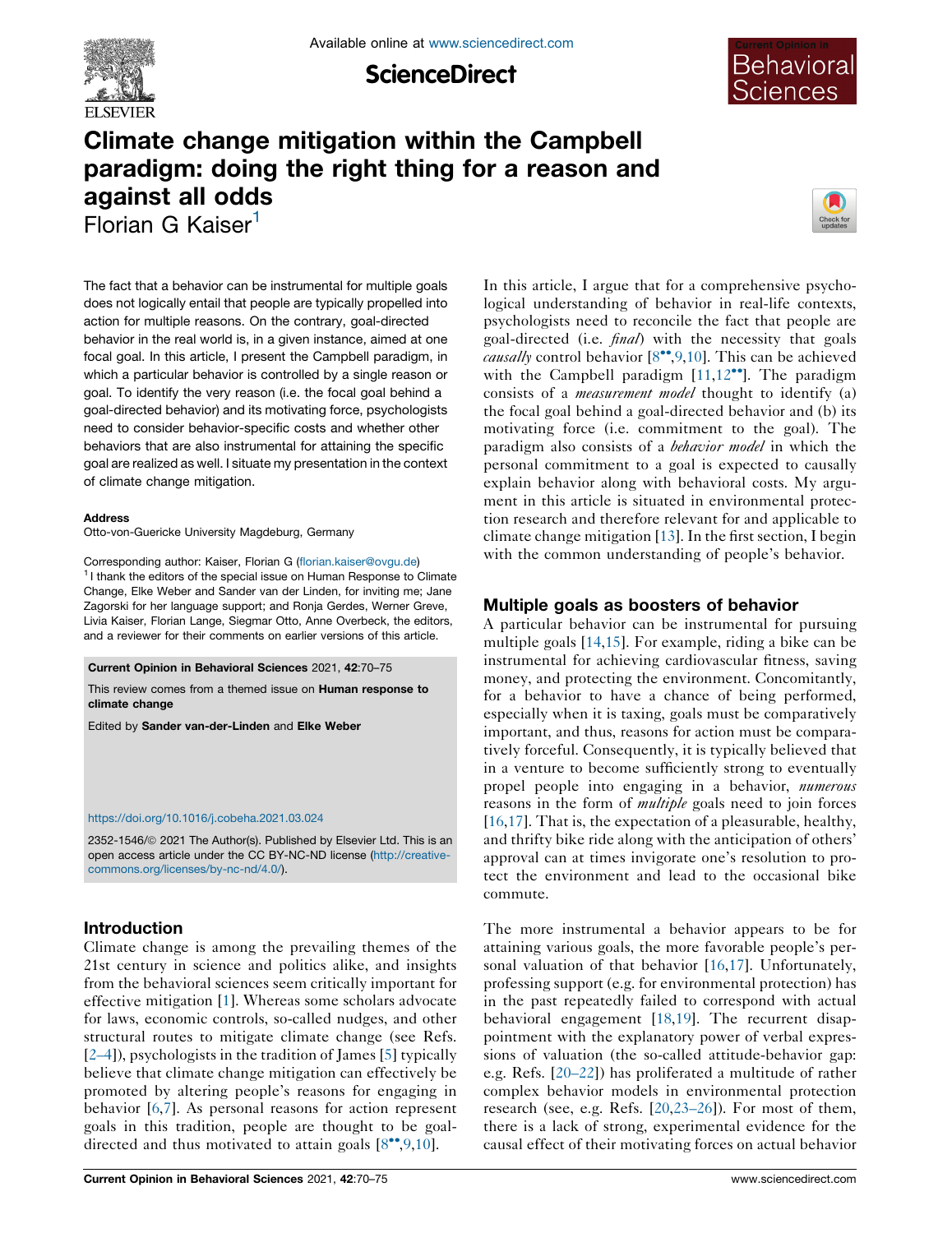(see, e.g. Refs.  $[27^{\bullet}, 28^{\bullet}]$  $[27^{\bullet}, 28^{\bullet}]$  $[27^{\bullet}, 28^{\bullet}]$  $[27^{\bullet}, 28^{\bullet}]$ ). In the next section, I focus on how people can alternatively be thought to deal with the fact that they hold many, sometimes even incompatible goals.

# Implementation of consecutive goals

Faced with many—even incompatible—goals, among which environmental protection could be but one, people are traditionally believed to favor behavior that simultaneously serves multiple goals [[16,17](#page-4-0)]. However, as suggested by Huxley [[29\]](#page-5-0), people could as well follow another strategy and implement their goals in sequences of changing importance. Consequently, each specific behavior is thought to be controlled by one focal reason (i.e. one goal) at a time, whereas all other goals, whether competing or allied, are silenced.

In his renowned allegory, Huxley [[29\]](#page-5-0) portrayed the locomotor system, 'the machinery of action' (i.e. the human body), as a ship with captains, representing different personal goals, vying for command. In this allegory, the captains have to command the helm for the ship to move *effectively toward a goal*—toward a specific port. For the captains to head for and eventually reach their targeted ports (i.e. *attain goals*), they must not only fiercely struggle for command but also exclusively remain in command of the helm. In other words, actors have to be forcefully committed to goals, sometimes for a long time to be effective. Otherwise, when people strive to attain several goals simultaneously (as suggested in some of the contemporary behavior models in environmental protection research [[23,24](#page-4-0)]), they might find themselves caught between goals: 'balanced in irresolution' (p. 18), as Huxley put it.

Only strong captains (i.e. *important goals*) have a chance to win the struggle for command. As goals shift in their relative importance, any of the captains can at times be strong enough to control the helm, even the wish for a recreational beer after a hard day's work. This does not mean that people need to consciously reflect on their goals or reasons for them to be effective [[30\]](#page-5-0). Moreover, this is not to deny that people also hold goals they never attain despite taking occasional steps in the right direction.

Although people hold many goals, they pursue them consecutively (not simultaneously). However, this does not mean that people cannot synergistically combine visits to other ports while on the way to a specific port when these other ports are along the way. But this is more an issue of planning the attainment of various goals than of striving for multiple goals simultaneously. Next, I present a model in which behavior is controlled by a single reason. It is called the Campbell paradigm in reference to Donald T. Campbell, who suggested in

1963 that people's commitment to a goal should be benchmarked against behavioral costs [[31\]](#page-5-0).

# Goal-directed environmental protection

Before I explain how actors' commitment to their goals is identified within the Campbell paradigm, I move to a surprisingly often disregarded aspect of goal-directed behavior: its costs must be counterbalanced with commitment.

# Offsetting costs with attitude

Behavior refers to any unequivocally observable corporal activity [[19\]](#page-4-0). However, only a subclass of behavior is goaldirected and as such controlled by internally represented goals or reasons  $[8\degree, 30]$  $[8\degree, 30]$ . Specific goal-directed behavior (e.g. voicing an opinion or riding a bike) involves using the 'the machinery of action.' Because of its corporal nature, any behavior's performance involves costs. In a single sense, behavioral costs refer to obstacles and to required personal resources (e.g. time, money, exertion, diligence). The costs of different goal-directed behaviors can vary greatly. For example, they are typically small for the behavior of verbally stating that one is an environmentalist, and they are substantial for the behavior of commuting by bike in inclement weather over hilly terrain.

Behavioral costs derive from the sociocultural conditions in which people act, and they are behavior-specific [[32\]](#page-5-0). As such, within the limits of a specific sociocultural context (e.g. Germany), behavioral costs constitute more or less universal 'situational thresholds' for engagement by those living in that context [[31\]](#page-5-0). According to Campbell, costs must be counterbalanced by the actor's com-mitment to a goal [\[33](#page-5-0)<sup>°</sup>]. Accordingly, various studies have revealed that people's commitment to environmental protection and behavioral costs govern—as mutually compensatory factors (see [Figure](#page-2-0) 1)—the performance of environmentally protective behavior: for example, the proportion of vegetarian lunches eaten [[34](#page-5-0) ], the proportion of  $CO_2$ -optimal routes chosen [[35\]](#page-5-0), the proportion of green products placed in one's shopping basket [[36\]](#page-5-0), and the seeking of climate-change-related information [[37\]](#page-5-0).

Over the years, and in line with Campbell [[31\]](#page-5-0), Kaiser and colleagues have come to interpret people's commitment to a goal as *attitude* (see [Figure](#page-2-0) 1; see also Refs. [\[11](#page-4-0),[38\]](#page-5-0). But as the proper label is less relevant than the empirical facts involved here [\[39](#page-5-0)], I will set this issue aside for now. I will return to it later.

# In a nutshell

People's commitment to environmental protection their environmental attitude—generally controls their environmentally protective behavior, whether taxing or easy. Specifically, a person's odds of engaging in a specific environmentally protective behavior (e.g. bike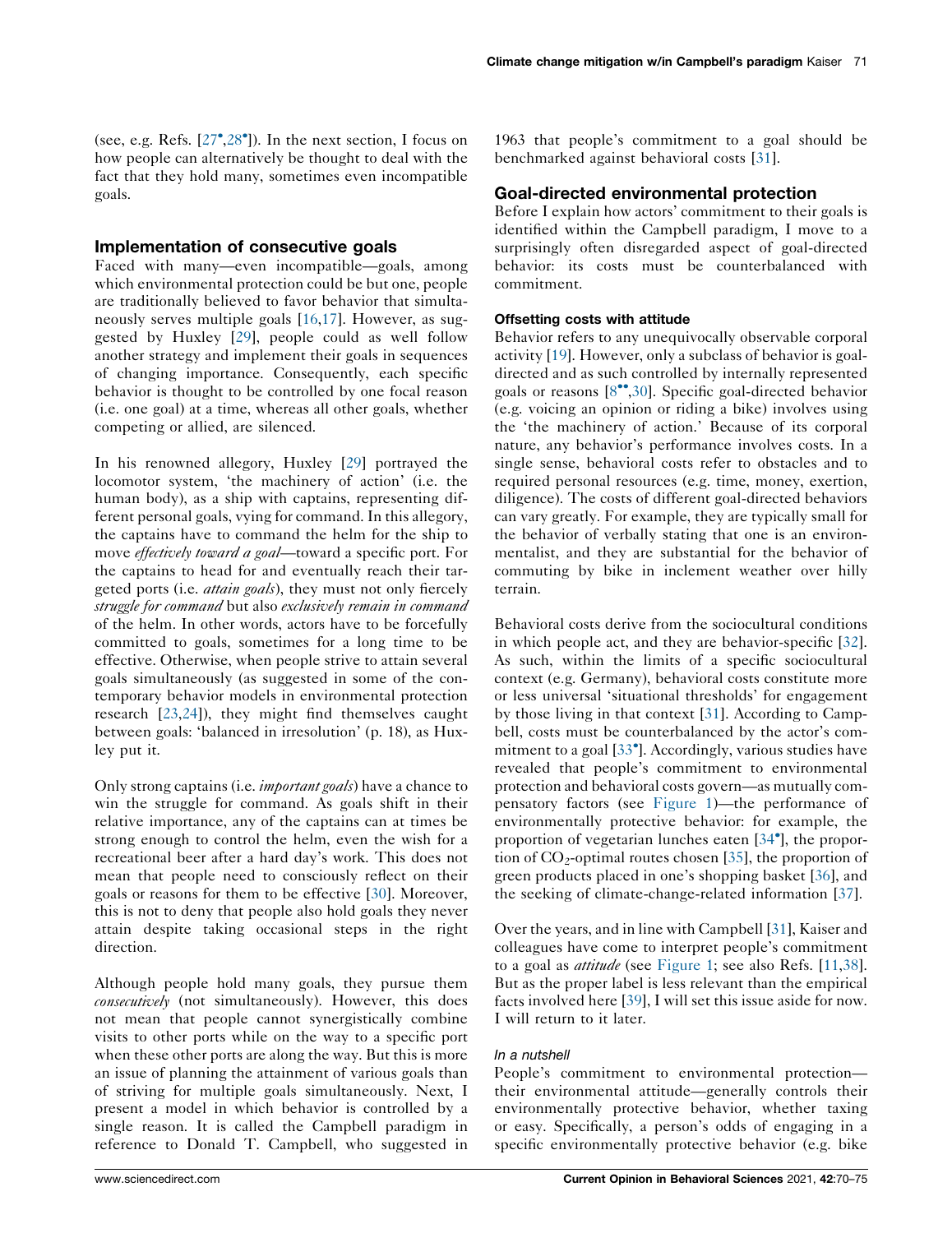<span id="page-2-0"></span>Figure 1



A model of goal-directed environmental protection. The rectangle represents actual behavior. Ellipses stand for theoretically inferred causes.

commuting) versus not engaging in that behavior are, according to the Campbell paradigm, a function of their environmental attitude and the costs of the specific behavior (see Eq. (1)).

$$
\ln\left(\frac{p_{ki}}{1-p_{ki}}\right) = \theta_k - \delta_i \tag{1}
$$

In this equation (i.e. the Rasch model; for more details, see, e.g. Ref. [\[40](#page-5-0)]), the natural logarithm of the ratio of the probability ( $p_{ki}$ ) of person k's engagement relative to the probability of nonengagement  $(1 - p_{ki})$  in a specific behavior  $i$  (i.e. its odds) is the result of the *difference* between k's attitude  $(\theta_k)$  and the costs of behavior  $i$  ( $\delta_i$ ). Thus, the strength of a person's attitude has to offset the specific costs of a particular behavior before the behavior has a reasonable chance ( $p_{ki} \ge .50$ ) of being implemented by a person  $[11,12$  $[11,12$ <sup>\*\*</sup>]. Even a comparatively undemanding behavior (e.g. expressing the opinion that environmental protection is important) is unlikely to become implemented when an actor has no regard for environmental protection.

The larger the difference between attitude and costs, the more likely/unlikely it will be for a particular behavior to become implemented. For example, if the strength of a person's environmental attitude greatly exceeds the costs of the behavior—publicly stating that environmental protection is important—the person will be likely to express this opinion when asked about it. In return, if the costs of a behavior—commuting by bike—greatly exceed a person's environmental attitude, this person will be *unlikely* to commute by bike.

Because costs are either (a) not considered at all or (b) as person-dependent (rather than behavior-specific) features of behavior in environmental protection research, the significance of environmental attitude for behavior is often underestimated [\[41](#page-5-0)], especially under extreme conditions (i.e. when so-called high-cost or low-cost behavior is investigated; see, e.g. Refs. [[42–44\]](#page-5-0)). To properly estimate the significance of environmental attitude for environmental protection, the strength of an attitude relative to behavioral costs needs to be considered  $[11, 12$  $[11, 12$  $[11, 12$ <sup>\*\*</sup>[,33](#page-5-0)<sup>\*</sup>]. In other words, costs—surmounted or dodged—are informative benchmarks for people's attitude.

#### Informative and uninformative behavior

Specifically, situations in which we learn about *engagement* in a *demanding* behavior or *nonengagement* in an *undemand*ing behavior are both informative with respect to the strength of a person's attitude. If a person engages in a demanding behavior to protect the environmentcommuting by bike—we know right away that engagement in a less demanding behavior—stating that environmental protection is important—is likely to occur too. This is because people who engage in comparatively demanding—high-cost—behaviors hold more pronounced environmental attitudes than people who do not engage in such behaviors [\[33](#page-5-0) ]. Conversely, if we learn that someone did not engage in *an undemanding* behavior—stating that environmental protection is important—we also know that demanding behaviors commuting by bike—are *unlikely* to occur because this person lacks the necessary environmental attitude even for the undemanding behavior.

The opposite situations—nonengagement in a demanding behavior and *engagement* in an *undemanding* behavior—are, by contrast, uninformative. Even if we know that someone does not commute by bike, we cannot really conclude anything about his or her view on the importance of environmental protection. Likewise, if we know that someone has voiced the opinion that environmental protection is important, we cannot know whether he or she commutes by bike. Predictably, witnessing undemanding expressions of opinions cannot really help us anticipate more demanding behavior [\[45](#page-5-0)]. Therefore, psychologists should stop treating the voicing of undemanding opinions (e.g. 'environmental protection is important') as revealing expressions of attitudes; otherwise they will continue to find attitude-behavior gaps [\[20–22](#page-4-0)] when people seemingly say one thing and do another [[18,19](#page-4-0)].

#### Identifying people's environmental attitudes

Before attitudes can become revealing and, thus, tested for whether they empirically account for a behavior, they must first be identified. However, this is problematic because attitudes—personal valuations of people and objects, such as environmental protection—are presumed to be representations hidden in people's minds (see Refs. [\[46](#page-5-0),[47\]](#page-5-0)). These attitudes are further believed to eventually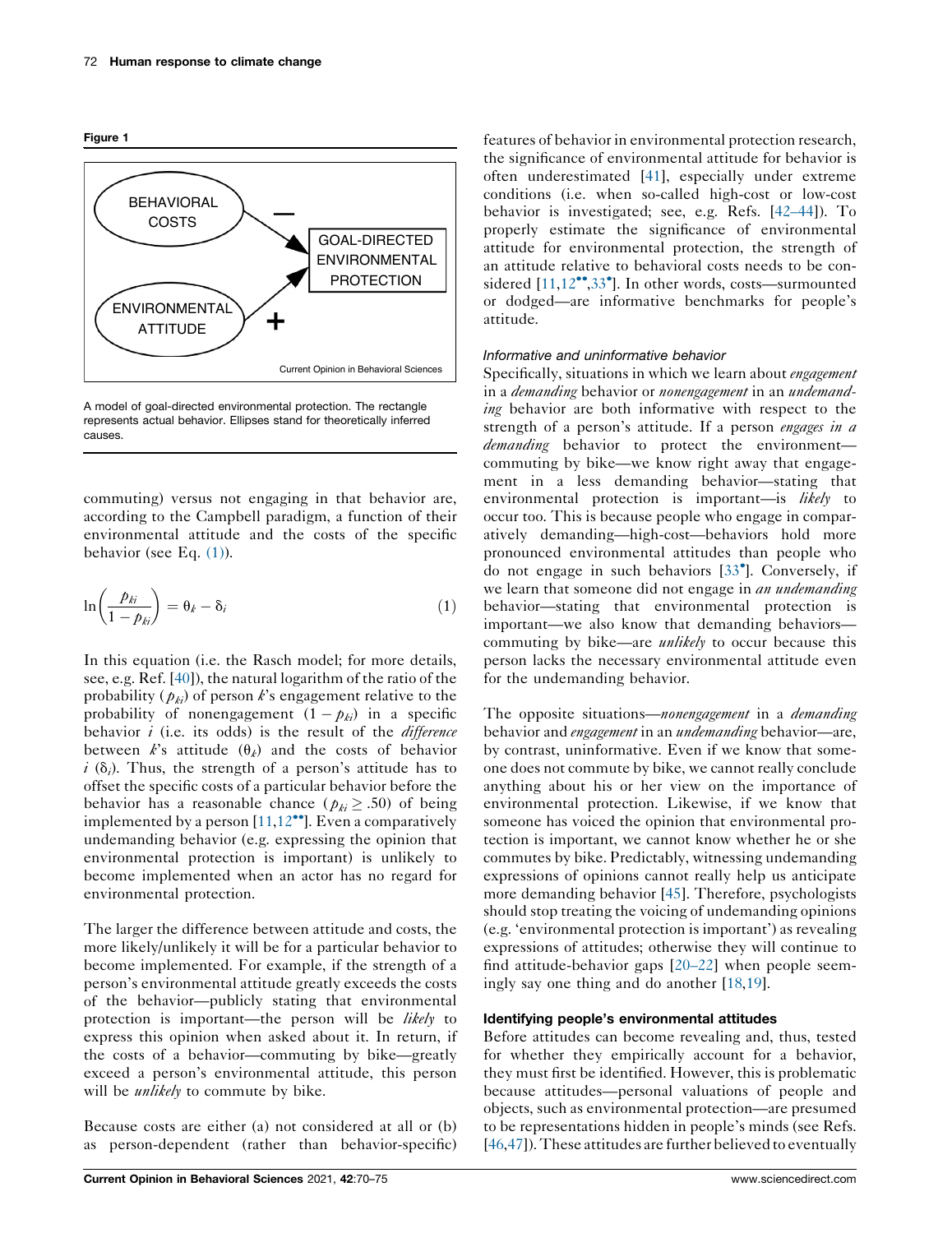become—via more or less intricate processes—evident in what people say and do [\[48](#page-5-0),[49\]](#page-5-0). Consequently, the reverse, identifying people's attitudes from their verbal and nonverbal acts, seems only reasonable  $[12^{\bullet\bullet}, 48]$  $[12^{\bullet\bullet}, 48]$  $[12^{\bullet\bullet}, 48]$ .

As one and the same (verbal or nonverbal) behavior can help attain different goals [\[30](#page-5-0)], behavior is thereby inconclusive with regard to the goal toward which it is directed [8<sup>\*\*</sup>]. Bike riding, for example, can be instrumental for improving one's cardiovascular fitness, saving money, and protecting the environment. As a consequence, even if we see someone riding a bike or hear the person approving of environmental protection, we cannot know the person's reason for doing or saying so.

Fortunately, for a behavior to become effectively instrumental for goal attainment, it must be coordinated with other behaviors necessary for goal attainment. This is analogous to Huxley's [\[29](#page-5-0)] captains who, in order to effectively reach a targeted port, need more than control over the helm. The engine has to be maintained, the route determined, the crew provided, and the various activities coordinated. To identify the goal behind a specific goal-directed behavior, psychologists must con-sider how persistently a behavior is initiated [[30\]](#page-5-0) and whether other behaviors necessary to attain the same goal are initiated as well [[11](#page-4-0)[,31](#page-5-0)]. As derivatives of behavior, Campbellian attitude measures are akin to what economists call *revealed preference* measures [\[50](#page-5-0)]. Unlike revealed preferences in economics, people's attitudes are not revealed by a single behavior within the Campbell paradigm.

In summary, if people genuinely aim to protect the environment, they use a variety of available behavioral means to pursue that goal. Not only do they ride a bike, but they also recycle cardboard, avoid foods that are particularly environmentally harmful (e.g. meat), and refrain from owning a car [\[38](#page-5-0)]. Consequently, to find out about people's commitment to a goal, psychologists will do well to monitor arrays of behavior that are necessary for goal attainment. When measured accordingly, people's environmental attitudes demonstrate their durability against the test of time [\[51](#page-5-0)] and can be witnessed in the persistence with which committed people make use of energy-saving opportunities [\[52](#page-5-0)]. Consequently, people's environmental attitudes have been found to be relevant for people's more or less resource-protective lifestyles, visible in their electricity consumption [[53\]](#page-5-0).

Because people seem to accept costs to an extent that is consistent with the strength of their attitudes, environmental attitudes can be equated with the probabilities of the occurrence of the behaviors with which people typically aim to protect the environment [\[11](#page-4-0),[54\]](#page-5-0). Inevitably, an increase in people's environmental attitudes is accompanied by behavioral spillover: namely, an increase in the

probabilities of all behaviors with which people can technically express their commitment to environmental protection [\[55](#page-5-0)].

In conclusion, identifying personal commitment to a goal (e.g. environmental protection) for which a behavior (e.g. bike riding) is instrumental requires psychologists to consider the persistence and the convergence of goal striving. To do so, they must take stock of the extent to which people engage in various behaviors that involve increasing costs to attain a respective goal. This is why measures of the environmental attitude of people within the Campbell paradigm typically (but not exclusively, see Refs.  $[12^{\bullet\bullet},39]$  $[12^{\bullet\bullet},39]$  $[12^{\bullet\bullet},39]$  $[12^{\bullet\bullet},39]$  $[12^{\bullet\bullet},39]$  consist of self-reports of past more or less taxing environmentally protective behaviors (i.e. the General Ecological Behavior scale; e.g. Refs. [[56–58\]](#page-5-0)).

#### Many goal-directed behavers

The model in [Figure](#page-2-0) 1 does not imply that a specific goaldirected behavior (e.g. riding a bike) is exclusively aimed at environmental protection. Riding a bike can just as well be aimed at maintaining one's health or at gaining social approval to name but two more goals. For a specific actor, when bike riding is aimed at environmental protection, and thus reflects the actor's environment attitude, we call it an environmentally protective behavior (Stern [\[26](#page-4-0)] called this the intent definition of behavior). For a different actor, bike riding is called health behavior if maintaining one's health is the goal. Or, if gaining social approval is the actor's goal, bike riding can be described as pleasing others.

The fact that a behavior can be instrumental for multiple goals does not logically entail that a behavior is aimed at multiple goals simultaneously. Rather, different people have different reasons, and different reasons control people at different times. If we, in psychology, wish to more completely understand the occurrence of actual behavior (e.g. bike riding) in real-life contexts, we need to consider all the reasons that could control a specific corporal activity held by various people. For this, we must employ as many behavioral models as there are personal goals for which a specific behavior is instrumental (see [Figure](#page-4-0) 2).

Consequently, what might sometimes appear to be an extremely small proportion of explained variance in behavior [[18](#page-4-0),[19\]](#page-4-0) might actually be an overly narrow focus on one exclusive reason for a behavior that is potentially instrumental for a multitude of goals. Thus, instead of more complex behavior models in which multiple reasons propel an individual to act (see, e.g. Refs. [\[23](#page-4-0),[24\]](#page-4-0)), a more complete coverage of people with different reasons for seemingly identical corporal activities is essential. In a world of virtually infinite personal reasons for a behavior, each *strong enough* reason might only account for a tiny fraction of the manifestations of a specific behavior. Thus,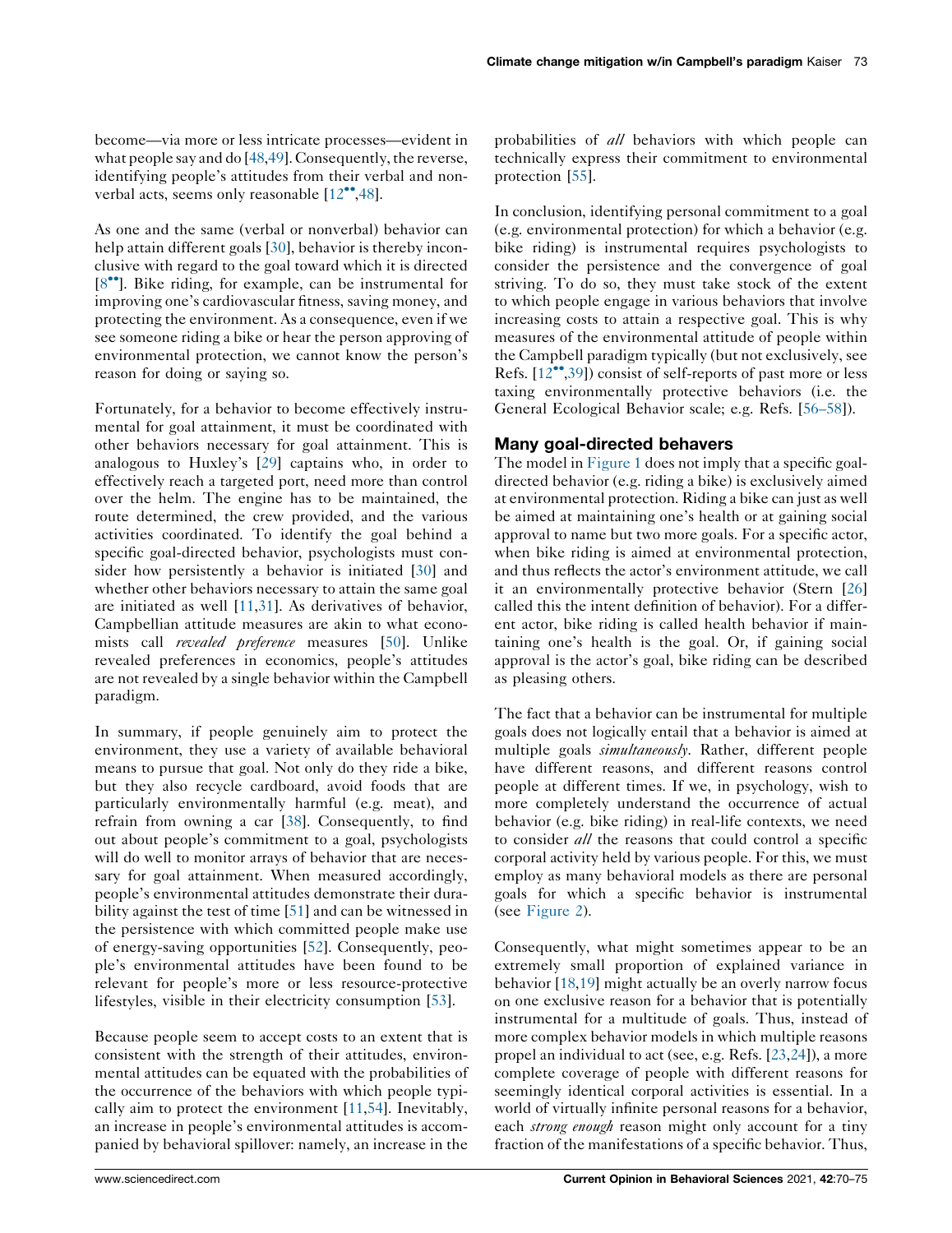<span id="page-4-0"></span>Figure 2



A model of goal-directed bike riding applied to various actors aiming to achieve different goals. The rectangle represents an actual behavior. Ellipses stand for theoretically inferred causes.

psychologists need to stop confusing small proportions of explained variance with the behavioral irrelevance of reasons and, thus, of attitudes.

### Conflict of interest statement

Nothing declared.

### References and recommended reading

Papers of particular interest, published within the period of review, have been highlighted as:

- of special interest •• of outstanding interest
- 1. Cinner J: How behavioral science can help conservation. Science 2018, 362:889-890 [http://dx.doi.org/10.1126/science.](http://dx.doi.org/10.1126/science.aau6028) [aau6028](http://dx.doi.org/10.1126/science.aau6028).
- 2. Hardin G: The tragedy of the commons. Science 1968, 162:1243-1248 <http://dx.doi.org/10.1126/science.162.3859.1243>.
- 3. Sunstein CR, Reisch LA: Automatically green: behavioral economics and environmental protection. Harvard Environ Law Rev 2014, 38:127-158 <http://dx.doi.org/10.2139/ssrn.2245657>.
- 4. Thøgersen J: Unsustainable consumption: basic causes and **implications for policy**. *Eur Psychol* 2014, **19**:84-95 [http://dx.doi.](http://dx.doi.org/10.1027/1016-9040/a000176)<br>[org/10.1027/1016-9040/a000176](http://dx.doi.org/10.1027/1016-9040/a000176).
- 5. James W: Principles of [Psychology](http://refhub.elsevier.com/S2352-1546(21)00072-3/sbref0025). Pantianos Classics; 1918 (Original published 1890).
- 6. Clayton S, Devine-Wright P, Stern PC, Whitmarsh L, Carrico A, Steg L, Swim J, Bonnes M: Psychological research and global climate change. Nat Clim Change 2015, 5:640-646 [http://dx.doi.](http://dx.doi.org/10.1038/NCLIMATE2622) [org/10.1038/NCLIMATE2622.](http://dx.doi.org/10.1038/NCLIMATE2622)
- 7. Steg L, Vlek C: **Encouraging pro-environmental behavior: an<br>integrative review and research agenda**. *J Environ Psychol* 2009, 29:309-317 <http://dx.doi.org/10.1016/j.jenvp.2008.10.004>.
- 8.  $\ddot{\phantom{0}}$ Greve W: Traps and gaps in action explanation: theoretical problems of a psychology of human action. Psychol Rev 2001,

108:435-451 <http://dx.doi.org/10.1037/0033-295X.108.2.435> In this article, the author puts forward a methodological conundrum, which I summarize in the onset of this article as follows: 'psychologists need to reconcile the fact that people are goal-directed (i.e. final) with the necessity that goals causally control behavior.'

- 9. Rachlin H: In defense of teleological behaviorism. J Theor Philos Psychol 2017, 37:65-76 <http://dx.doi.org/10.1037/teo0000060>.
- 10. Sehon SR: [Teleological](http://refhub.elsevier.com/S2352-1546(21)00072-3/sbref0050) Realism: Mind, Agency, and Explanation. The MIT Press: 2005.
- 11. Kaiser FG, Byrka K, Hartig T: Reviving Campbell's paradigm for attitude research. Pers Soc Psychol Rev 2010, 14:351-367 [http://](http://dx.doi.org/10.1177/1088868310366452) [dx.doi.org/10.1177/1088868310366452](http://dx.doi.org/10.1177/1088868310366452).
- 12. Kaiser FG, Wilson M: The Campbell paradigm as a behavior- $\ddot{\phantom{0}}$ predictive reinterpretation of the classical tripartite model of attitudes. Eur Psychol 2019, 24:359-374 [http://dx.doi.org/](http://dx.doi.org/10.1027/1016-9040/a000364) [10.1027/1016-9040/a000364](http://dx.doi.org/10.1027/1016-9040/a000364)

In this article, Greve's methodological conundrum is reconciled by treating the measurement of attitudes and the explanation of behavior as two separate tasks in which two distinctive types of attitude-behavior relations are employed. In the measurement of attitude, behavior represents the final means for attaining attitude-implied goals. In its explanation, behavior is causally accounted for by a person's attitude and the costs of a specific behavior (see Figure 1).

- 13. Urban J: Are we measuring concern about global climate change correctly? Testing a novel measurement approach with the data from 28 countries. Clim Change 2016, 139:397-411 [http://dx.doi.org/10.1007/s10584-016-1812-0.](http://dx.doi.org/10.1007/s10584-016-1812-0)
- 14. [Kruglanski](http://refhub.elsevier.com/S2352-1546(21)00072-3/sbref0070) AW, Shah YJ, Fishbach A, Friedman R, Chun WY, [Sleeth-Keppler](http://refhub.elsevier.com/S2352-1546(21)00072-3/sbref0070) D: A theory of goal-systems. In Advances in [Experimental](http://refhub.elsevier.com/S2352-1546(21)00072-3/sbref0070) Social Psychology. Edited by Zanna MP. Academic Press; [2002:331-376](http://refhub.elsevier.com/S2352-1546(21)00072-3/sbref0070).
- 15. Kruglanski AW, Köpetz C, Bélanger JJ, Chun WY, Orehek E, Fishbach A: Features of multifinality. Pers Soc Psychol Rev 2013, 17:22-39 <http://dx.doi.org/10.1177/1088868312453087>.
- 16. Ajzen I: The theory of planned behavior. Organ Behav Hum Decis Processes 1991, 50:179-211 [http://dx.doi.org/10.1016/0749-5978](http://dx.doi.org/10.1016/0749-5978(91)90020-T) [\(91\)90020-T](http://dx.doi.org/10.1016/0749-5978(91)90020-T).
- 17. Fishbein M, Ajzen I: Belief, Attitude, Intention, and [Behavior:](http://refhub.elsevier.com/S2352-1546(21)00072-3/sbref0085) An Introduction to Theory and Research. [Addison-Wesley;](http://refhub.elsevier.com/S2352-1546(21)00072-3/sbref0085) 1975.
- 18. Bickman L: Environmental attitudes and actions. J Soc Psychol 1972, 87:323-324 [http://dx.doi.org/10.1080/](http://dx.doi.org/10.1080/00224545.1972.9922533) [00224545.1972.9922533](http://dx.doi.org/10.1080/00224545.1972.9922533).
- 19. Wicker AW: Attitudes versus actions: the relationship of verbal and overt behavioral responses to attitude objects. J Soc Issues 1969, 25:41-78 [http://dx.doi.org/10.1111/j.1540-](http://dx.doi.org/10.1111/j.1540-4560.1969.tb00619.x) [4560.1969.tb00619.x](http://dx.doi.org/10.1111/j.1540-4560.1969.tb00619.x).
- 20. Gifford R: The dragons of inaction: psychological barriers that limit climate change mitigation and adaptation. Am Psychol 2011, 66:290-302 <http://dx.doi.org/10.1037/a0023566>.
- 21. Gifford R: Environmental psychology matters. Annu Rev Psychol 2014, 65:541-579 [http://dx.doi.org/10.1146/annurev](http://dx.doi.org/10.1146/annurev-psych-010213-115048)[psych-010213-115048.](http://dx.doi.org/10.1146/annurev-psych-010213-115048)
- 22. Kollmuss A, Agyeman J: Mind the gap: why do people act environmentally and what are the barriers to proenvironmental behavior? Environ Educ Res 2002, 8:239-260 [http://dx.doi.org/10.1080/13504620220145401.](http://dx.doi.org/10.1080/13504620220145401)
- 23. Bamberg S, Möser G: Twenty years after Hines, Hungerford, and Tomera: a new meta-analysis of psycho-social determinants of pro-environmental behavior. J Environ Psychol 2007, 27:14-25 <http://dx.doi.org/10.1016/j.jenvp.2006.12.002>.
- 24. Klöckner CA, Blöbaum A: A comprehensive action determination model: toward a broader understanding of ecological behavior using the example of travel mode choice. J Environ Psychol 2010, 30:574-586 [http://dx.doi.org/10.1016/j.](http://dx.doi.org/10.1016/j.jenvp.2010.03.001) [jenvp.2010.03.001](http://dx.doi.org/10.1016/j.jenvp.2010.03.001).
- 25. Lindenberg S, Steg L: Normative, gain and hedonic goal frames guiding environmental behavior. J Soc Issues 2007, 63:117-137 [http://dx.doi.org/10.1111/j.1540-4560.2007.00499.x.](http://dx.doi.org/10.1111/j.1540-4560.2007.00499.x)
- 26. Stern PC: Toward a coherent theory of environmentally significant behavior. J Soc Issues 2000, 56:407-424 [http://dx.doi.](http://dx.doi.org/10.1111/0022-4537.00175) [org/10.1111/0022-4537.00175](http://dx.doi.org/10.1111/0022-4537.00175).
- 27. Joanes T, Gwozdz W, Klöckner CA: Reducing personal clothing  $\bullet$ consumption: a cross-cultural validation of the